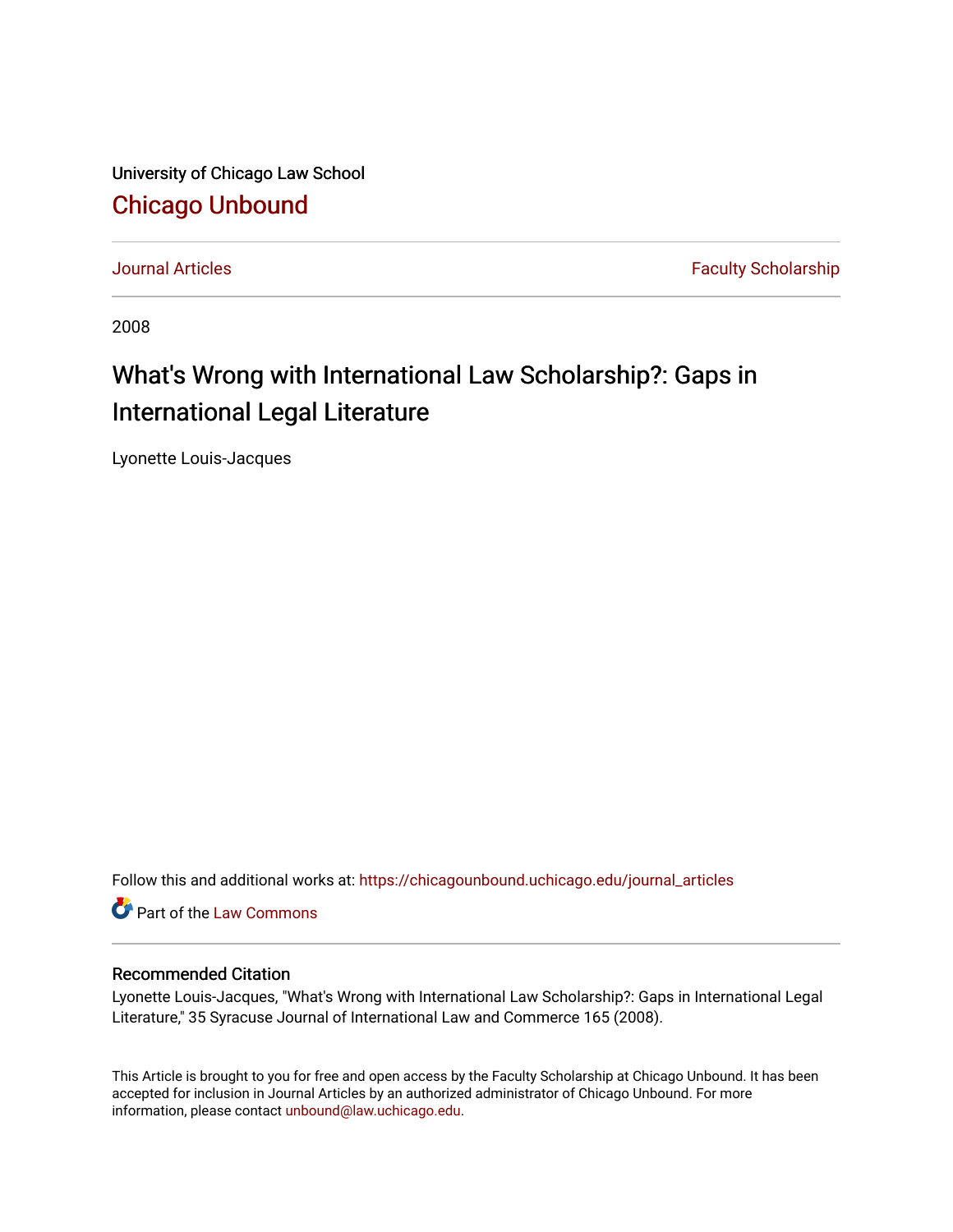# **WHAT'S WRONG WITH INTERNATIONAL LAW SCHOLARSHIP?: GAPS IN INTERNATIONAL LEGAL LITERATURE\***

#### **Lyonette Louis-Jacques\*\***

#### I. INTRODUCTION

Once upon a time in Minnesota, a student approached a neophyte foreign and international law librarian, and asked for legal resources on the rights of gays in the military in Europe. After much searching, the librarian found hardly any publications written on the topic in any language. That challenging (yet wondrous) quest for resources taught the librarian a very important lesson. When little is published on an area of law, it is very difficult to research that area. And if you do find literature to fill such a gap, make a note of it. And then tell the world!

I was that young librarian, and this article is my attempt to tell the world about some of the gaps in the foreign and international law literature that I have observed throughout the years. These observations are derived not only from reference questions, but also from my review of research tools, publishers' catalogs, bibliographies, footnote references, and other materials that have crossed my desk. While I have scanned the literature in selecting materials to build foreign, comparative, and international law collections at two institutions (Minnesota and Chicago), I have done no systematic search. Still, I think those who read the literature on a regular basis would confirm most of my impressions.

Part II of this article addresses the problem of finding translations of primary legal sources. Part III details the gaps in, and inadequacies of, international legal research resources. And in Part IV, I bemoan the dearth of literature on certain topics and the underrepresentation of particular viewpoints in the scholarship on foreign, comparative, and international law.

#### II. TRANSLATIONS OF FOREIGN AND INTERNATIONAL LAW

"As the world, in effect, grows smaller and as international trade and social, commercial and cultural exchange increases almost exponentially, lawyers and scholars in one jurisdiction or of one legal system must seek

**<sup>\*</sup>** Reprinted with the permission of *Chicago Journal of International Law.* Copyright © 2000 Chicago Journal of International Law; Lyonette Louis-Jacques. *Cite as* Lyonette Louis-Jacques, *What's Wrong With International Law Scholarship?: Gaps in International Legal Literature,* 1 **CHI. J. INT'L** L. **101** (2000).

<sup>&</sup>quot;" Foreign and International Law Librarian, D'Angelo Law Library, University of Chicago Law School. The author would like to thank Michael Edwalds for his helpful and constructive comments on this article.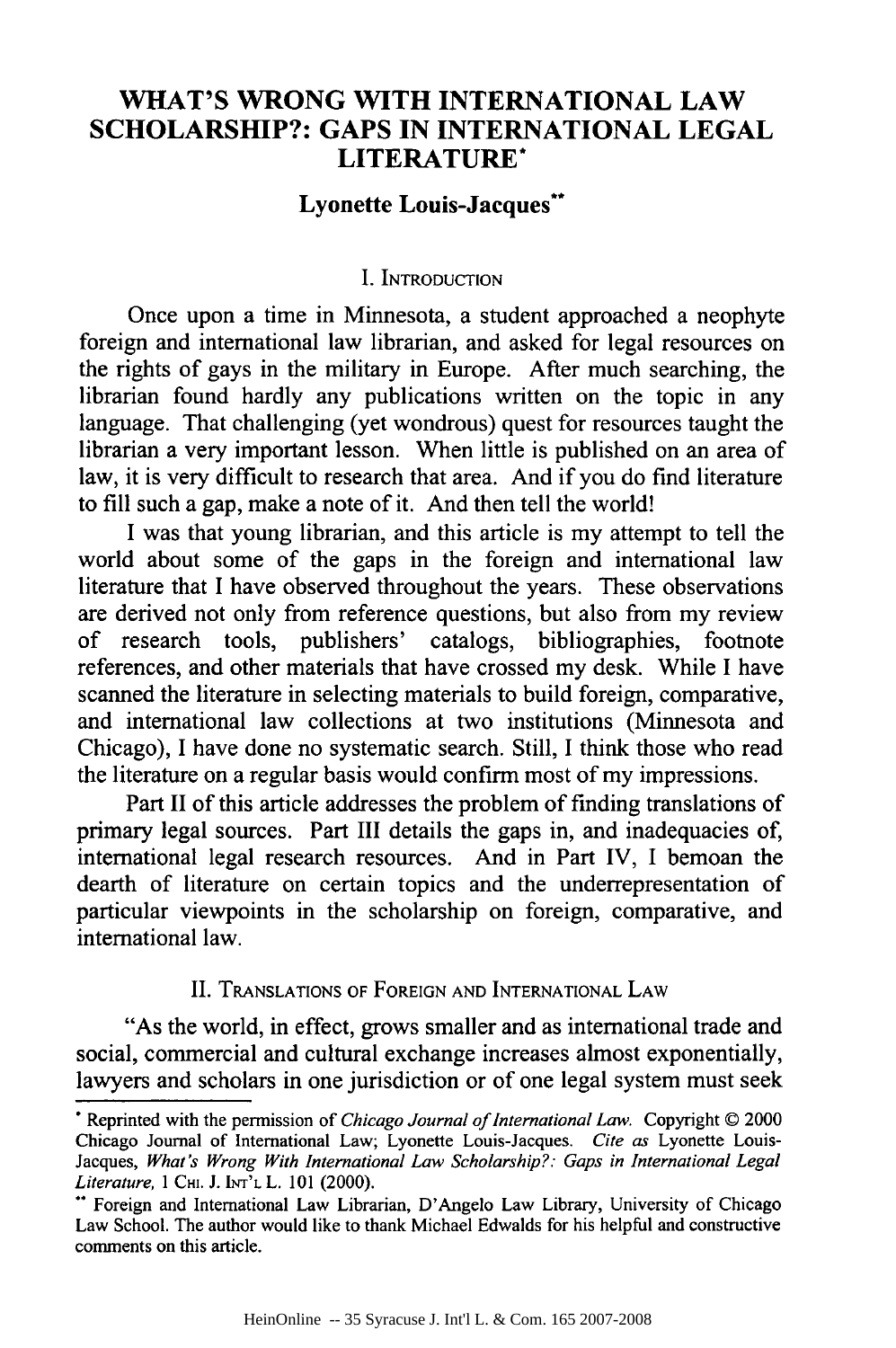information from, or about, another."' For monolingual researchers in the United States, finding foreign legal information in English can be extremely difficult:

The day comes when one must search for bankruptcy laws in Greece or banking laws of the Cayman Islands or initiate an interlibrary loan request for the Bolivian civil code. At this point, one begins to appreciate the difficulty of foreign legal research and, at the same time, there dawns an apprehension of the enormous, diverse and casually controlled range of foreign legal materials. In all likelihood, once this first awkward prospect is negotiated, the researcher will be troubled with a sequence of other serious questions. These queries stem from our fairly insular background as "North Americans": is this material easily available; is it in English or, failing that, in what we might consider an "accessible" language (such as French or German); is the dusty version of the Argentine penal code we've located still current and reliable?<sup>2</sup>

The needs of a transnational lawyer might differ from those of a law professor or student in that the latter may have a choice as to which foreign laws to read. Because of the general awkwardness in conducting foreign legal research, the choice of what country's law to compare with that of the U.S. may depend on which languages the researcher can read or which translations he or she can readily access. Academic researchers need translations of non-English primary and secondary legal materials to expand the range of their comparisons beyond English-speaking common law countries to studying countries with civil, religious, or mixed legal systems. Comparative legal studies have more limited value when the systems compared come from closely similar cultures. Improved access to English translations of foreign and international legal materials will facilitate greater exploration of different legal systems to energize the field of comparative law.

At present the most indispensable resource for finding translations of primary legal materials is *Foreign Law: Current Sources of Codes and Basic Legislation in Jurisdictions of the World ("Foreign Law").* This annually-updated set is currently available in loose-leaf and fulltext-searchable CD-ROM formats. It includes subject listings for accessible English-language translations of standard codes, as well as major legislative enactments as published in commercial loose-leaf services, multi-volume monographic sets, and periodicals that regularly include translations.

The problem with *Foreign Law* as a research tool is that it provides access mainly to the most commonly available translations of major

<sup>&#</sup>x27;.Thomas H. Reynolds and Arturo A. Flores, eds, *1 Foreign Law: Current Sources of Codes and Basic Legislation in Jurisdictions of the World 1* (Rothman 1997). *2 .1d.* at 1.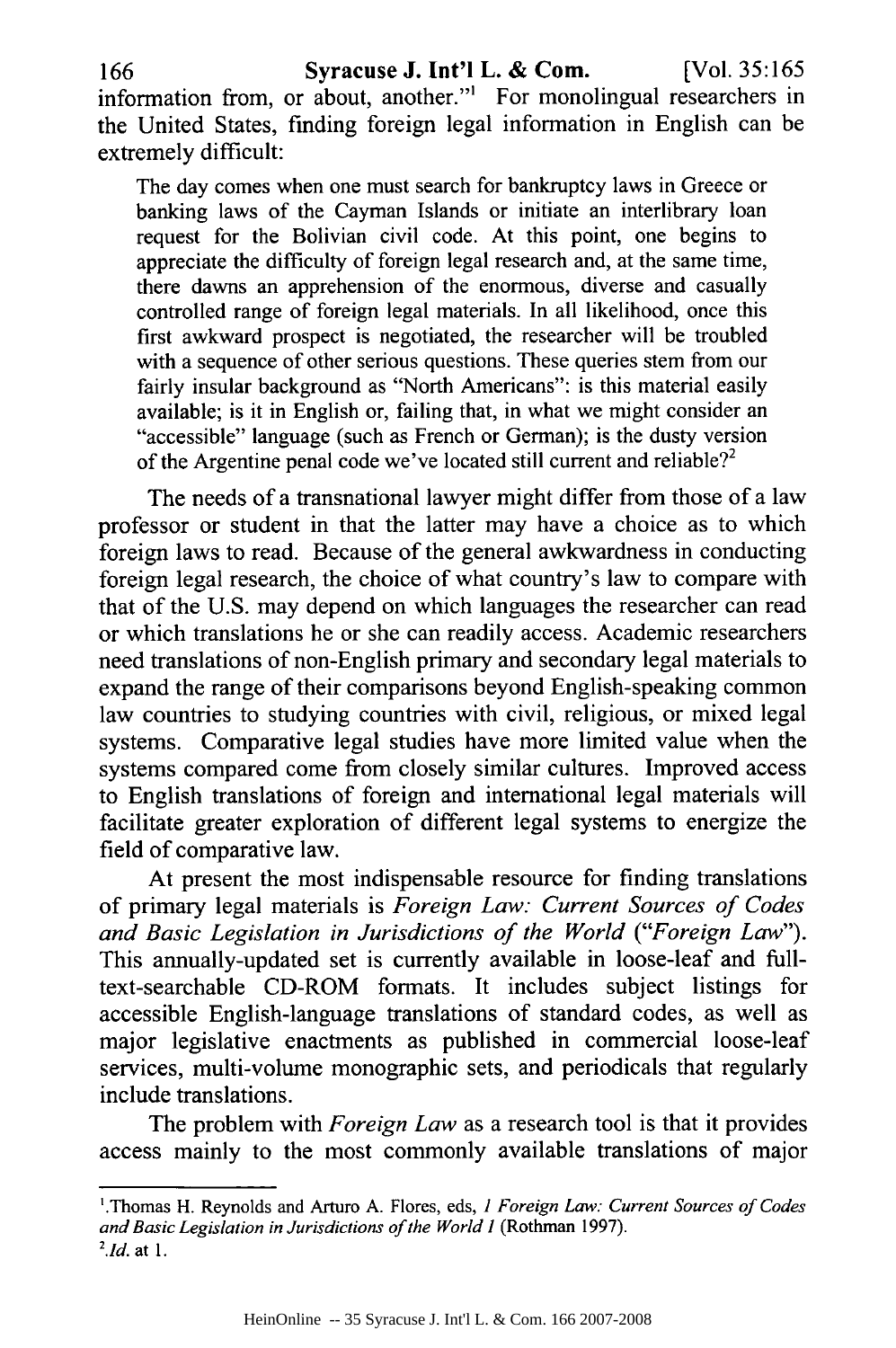**2008] Gaps in International Legal Literature 167** legislation. It indexes neither compilations of "lesser legislation,"3 nor translations in electronic format. The editors intentionally omit translations that are occasionally published in law review articles or as appendices to the odd foreign law monograph or textbook. *Foreign Law* also generally does not cover translations of foreign court decisions or bilateral treaties, nor does it include all subject matters.

*Foreign Law* has the major benefit of providing one central, wellorganized source for major English-language translations. If a search in the *Foreign Law* set is unsuccessful, what is a researcher to do? She has before her a world of possible sources of translations but with widely scattered, disorganized points of access. Translations of laws directly related to doing business abroad are easier to find than others. But sometimes researchers need translations of health, family, criminal, and other laws of foreign countries in order to compare legal approaches to contemporary social issues and investigate possibilities for reform.

To facilitate the search for translations, we need alternative, up-todate indices to translations of foreign law that are available not only in print, but also in electronic format on the Internet, LEXIS, WESTLAW, and other databases. We need indices that include subject access to legislation that is not solely related to doing business abroad. And, we need tools for finding bilateral treaties and significant case law in translation (such as the abortion decisions of the German Constitutional Court). We also need access to all publicly available translations.

Rich sources for English translations of laws include foreign embassies, United Nations bodies, human rights organizations, international law firms, research institutes, English-language foreign law journals, comparative law scholars, and ministries of justice, commerce, and foreign affairs. A publisher with vision and initiative can track down existing translations or commission needed translations and then make these translations available in searchable, logically organized subject compilations (in whatever formats are optimal for particular research purposes). Key articles from even the most respected foreign law journals or major legal scholars are generally unavailable in translation. American law journals could solicit translations of such articles and publish them to make more comparative law literature in English available to researchers here in the United States.

## III. **GAPS IN INTERNATIONAL LEGAL** INFORMATION **SOURCES**

Traditional international legal research tools are inadequate to meet fully the needs of today's researcher. This is largely due to the format and content gaps in international legal literature. In addition, inadequacies

*<sup>3</sup> .Id.* at **10.**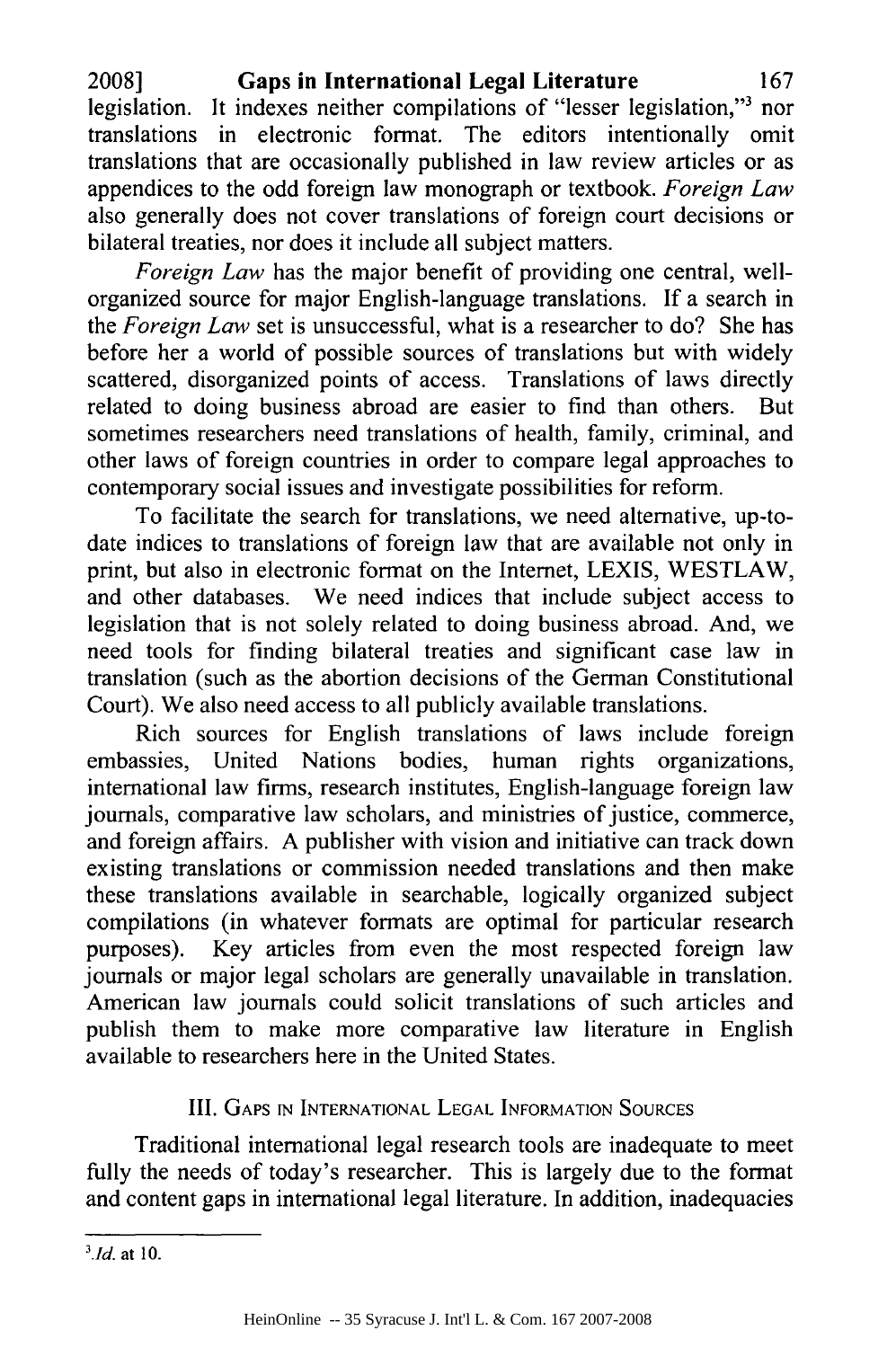exist in international legal reference tools, statistical sources, and citation analyses.

#### *A. Format Gaps*

Most researchers prefer to access legal information in electronic format, but key tools, such as the *World Treaty Index, International Law Reports,* the *Encyclopedia of Public International Law,* the *International Encyclopedia of Comparative Law,* and *Szladits' Bibliography on Foreign and Comparative Law: Books and Articles in English,* exist only in print format. Other tools are only partially available in electronic format: though it began publication in 1962, *International Legal Materials* is accessible only from 1975 to the present on LEXIS; the *Index to Foreign Legal Periodicals* ("IFLP"), begun in 1960, can be accessed online via WESTLAW only from 1985 onward; and most fulltext law journals are online only since about the mid-1980s.

*The Digest of United States Practice in International Law* (1973- 1988) *("Digest")* presents special problems. It is updated by a column in each quarterly issue of the *American Journal of International Law* ("AJIL"). The AJIL is accessible online on LEXIS and WESTLAW, but the *Digest* and its predecessors are only in hardcopy format.<sup>4</sup> There was a paper consolidation of the 1981-1988 volumes of the *Digest* called *Cumulative Digest of United States Practice in International Law.* The *Digest* needs a comprehensive subject index, as well as a new hardcopy compilation to cover 1989 through 1999.

Making the *Digest* available in electronic format would facilitate international legal research by making it easier and more efficient to use. Digitizing journal articles written before 1980 and the classic international law works would make them more accessible, facilitate their use, and ensure that we do not forget the international law scholarship of the past.

## *B. Content Gaps*

Even when publishers have made research tools available in electronic format, researchers still confront gaps in the content of these research tools. For instance, the IFLP is available electronically beginning in 1985. This does not mean, however, that the coverage for all the journals it indexes starts in 1985. The IFLP has added and removed journals since 1985. The most notable decision in the past decade was to omit coverage of Japanese legal periodicals from the IFLP. Therefore,

<sup>4</sup> .The Digest's predecessors are: Francis Wharton, *Digest of International Law of the United States* (US Dept of State 1896); John Bassett Moore, *A Digest ofInternational Law* (US Dept of State 1906); Green Haywood Hackworth, *Digest of International Law* (US Dept of State 1940-44); Marjorie M. Whiteman, *Digest of International Law* (US Dept of State 1963-73).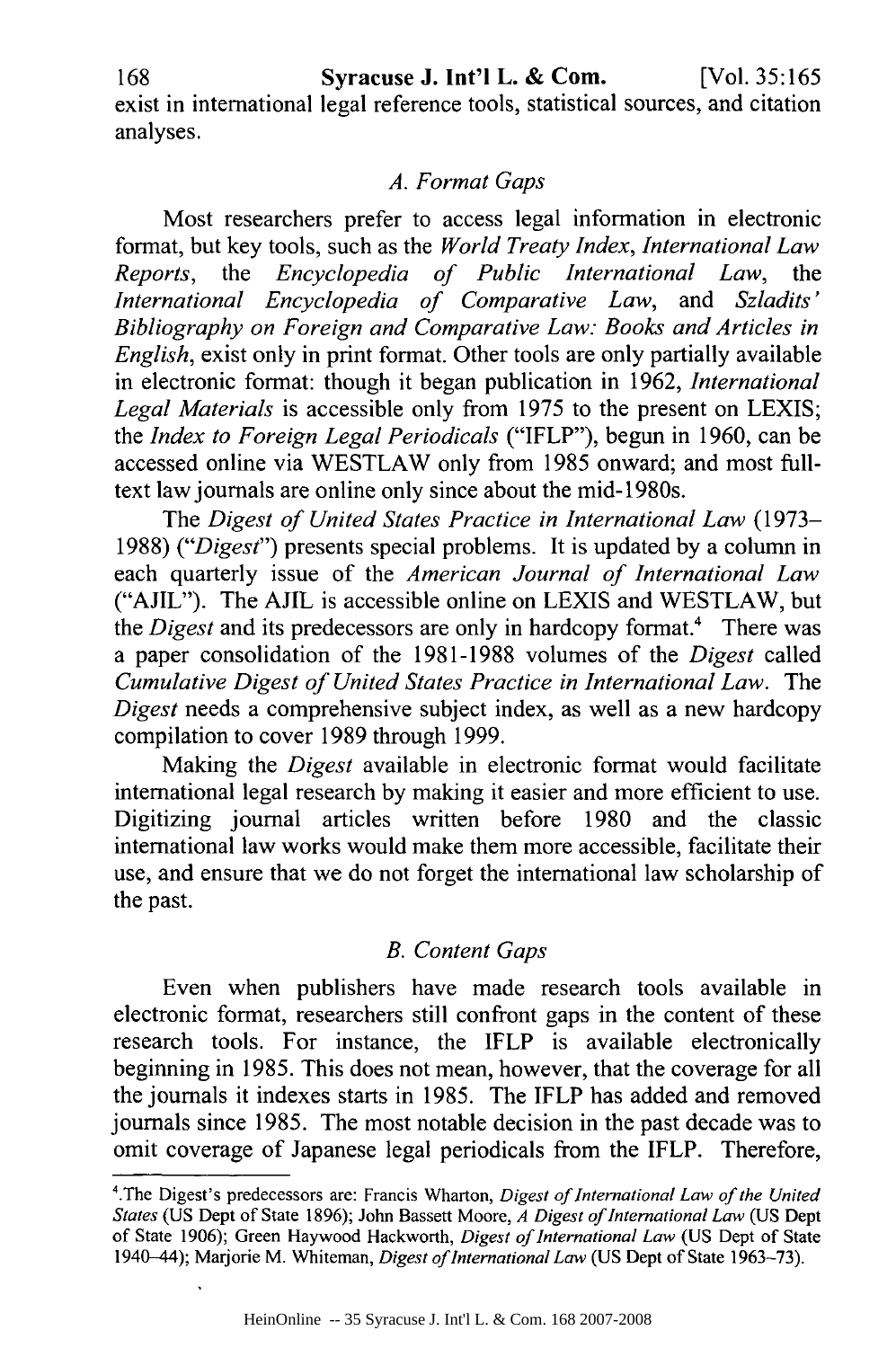**2008] Gaps in International Legal Literature 169** the researcher cannot rely on the IFLP as a complete and comprehensive source for identifying articles in foreign legal periodicals. The same caveat applies to online full text databases for journal articles (such as the ones on **LEXIS** and WESTLAW). Such online versions generally do not include complete runs of the journals. One should never assume that an index or a full text database covers the full run of a journal, or covers the journal at all.

The **LEXIS** and WESTLAW databases are relatively content-poor compared to the wealth of foreign and international legal resources outside their electronic borders. They contain very little **by** way of foreign law (WESTLAW covers a handful of countries; **LEXIS** about two dozen). There is also no guarantee that what is in these two databases today will be there tomorrow or that the files are kept up-to-date. For instance, over the years, WESTLAW has dropped the **CHINALAW,** POLISHLAW, and **CELEX** European Union legislation and case law databases. Recently, **LEXIS** dropped all French law files from its databases. And, the file on **LEXIS** containing European Court of Human Rights decisions is at least one year out-of-date. Electronic resources seem to mimic the poverty of print resources when it comes to topics and countries covered—the focus is on major countries and major topics, especially anything related to business law.

## *C. Gaps in International Legal Reference Tools*

Basic reference tools, such as the *Parry and Grant Encyclopaedic Dictionary of International Law,* the *Encyclopedia of Public International Law* (12-volume and 4-volume cumulative print editions) and the *International Encyclopedia of Comparative Law* **(30+** volumes), exist only in print format. The latter two are multi-volume sets which, if consolidated in an online database such as **LEXIS** or WESTLAW or on CD-ROM, would be easier to search.

Another useful reference tool is the Online Public Access Catalog ("OPAC"). The **OPAC** enables researchers to verify citations of books and journals owned **by** a particular library (or multiple libraries if they are union catalogs). Several different union catalogs exist worldwide. Ideally, one **OPAC** could include the combined union, national, and individual library catalogs, enabling a researcher to use a single search to find all books and journals owned **by** libraries throughout the world on foreign, comparative, and international law topics.

In recent years, some major research tools, such as the International *Labour Office's Labour Law Documents,* have ceased publication. Some have lagged in publication and become outdated. Some have been converted from print to electronic-only publications (especially newsletters) often with no assurances of permanent electronic archives.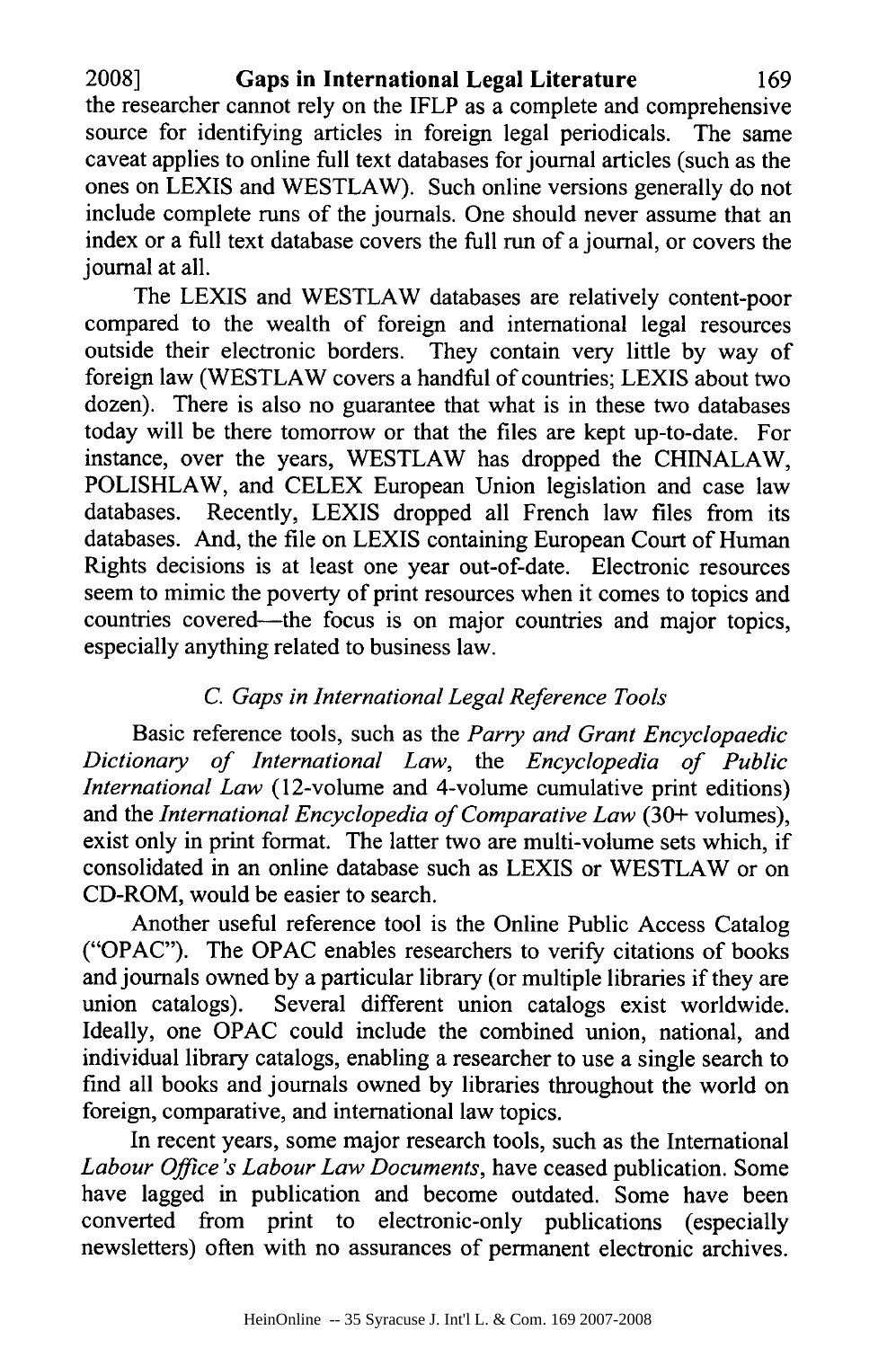These changes create lacunae in the literature that can make international legal research very difficult.

# *D. Gaps in Citation Analyses and Studies ofAuthorities*

While citation analyses exist for American legal materials, there are none for foreign and international law. Studies that show which journal articles, books, and authors are most often cited in the international legal literature would help determine the leading scholars, major works, and predominant topics of international law scholarship. Such studies would also highlight the need for a more complete exploration of some areas of international law in the literature and the need for different voices in the scholarship on international law. A ranking of international and comparative law journals published in the *International Lawyer,5* for instance, while not without its faults, did help highlight the most authoritative, widely respected journals in the field.

Directories and biographical information for professors, lawyers, judges, and others working in the international law field throughout the world can also add to the general awareness of international law expertise. Publishers in the United States can encourage the writing of more *Festschrifien* and other compilations of essays to recognize lifetime contributions to international legal scholarship. Assessments of the literature, such as recommended foreign and international law books or bibliographies of key literature for different legal topics, would also help comparativists and researchers generally.

# *E. Other Gaps*

Comparative legal statistics are hard to find. Researchers face an uphill battle if they are looking for information on the number of lawyers and judges in the world, criminal case statistics, and general information on numbers of cases filed, disposed of, at what level, and on what areas of law for foreign countries. Statistics on cases resolved outside of the legal system, for example, would enable scholars to explore the effects and uses of alternative dispute resolution techniques.

Finally, new technologies such as online legal databases (LEXIS and WESTLAW), CD-ROMs, and the Internet, are generally affecting how international legal research is done and what sources of international law are used. The new technologies may also obscure some important sources for international law. We need more research on the impact of electronic access to international legal information on the research process and substantive international law generally. Also, research is

<sup>&#</sup>x27;.Gregory Scott Crespi, *Ranking International and Comparative Law Journals: A Survey of Expert Opinion,* 31 **INT'L** LAw 869 (1997).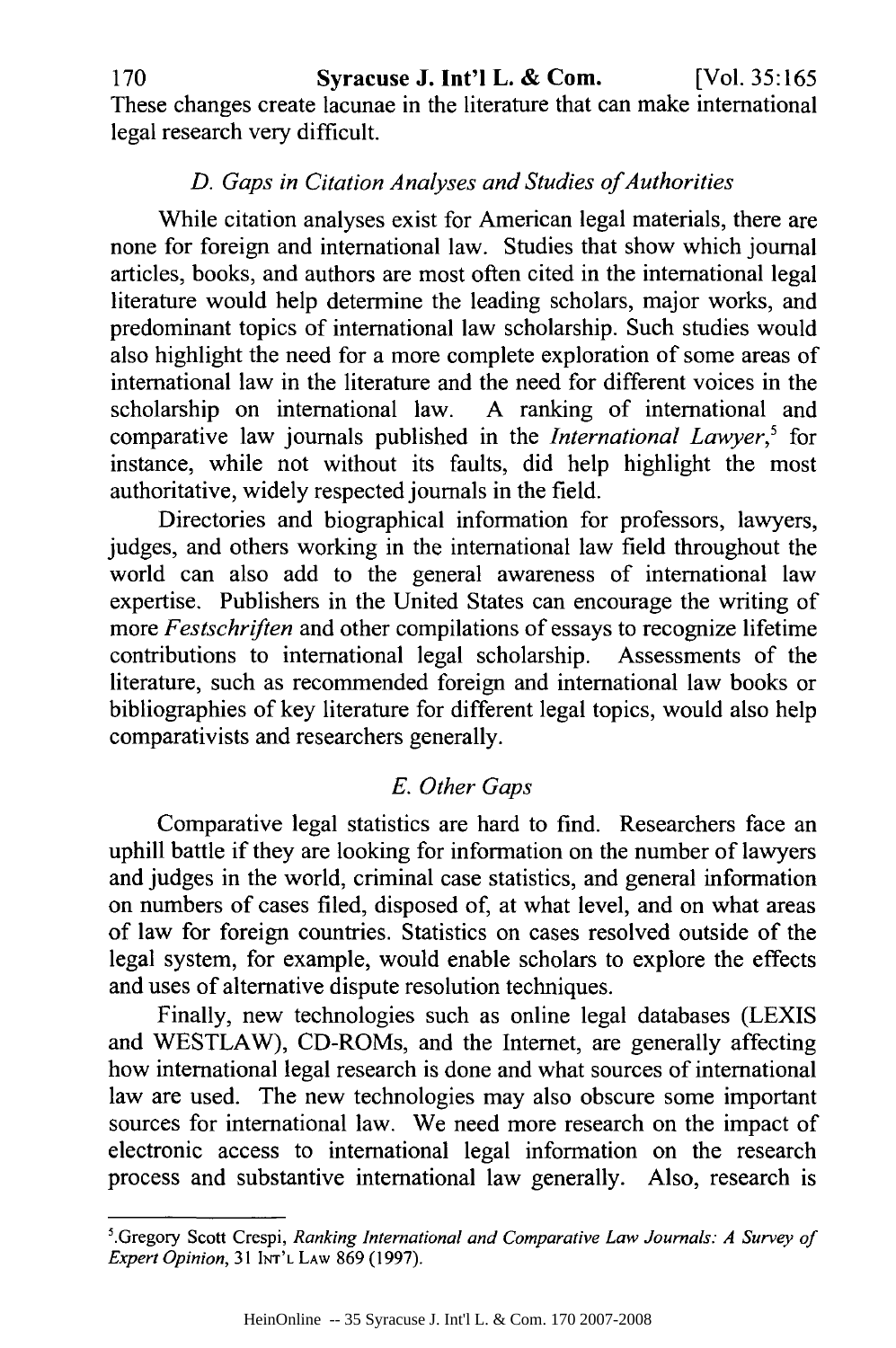**2008] Gaps in International Legal Literature 171** needed on the impact of the ABA's Central and East European Law Initiative $<sup>6</sup>$  and other law reform projects on the legal systems of the states</sup> involved.

#### IV. UNDER-REPRESENTED Topics, APPROACHES, AND VIEWPOINTS

We are losing much of the moral human perspective by concentrating our literature on business-related aspects of foreign, international and comparative law. There are many areas outside the mainstream which need legal analysis. Comparing laws worldwide can inform us about different perspectives for handling legal issues and provide additional options for legal reform.

## *A. Health Law*

With increased travel worldwide, the chances of cross-border transfers of infectious diseases have increased. Tuberculosis and other diseases previously thought to have been eradicated or controlled have reemerged. Although health problems have international scope, few legal scholars have directed attention to the related legal issues. The rights of patients, medical insurance, HIV/AIDS law, reproductive technologies, and abortion laws generally have not been frequent subjects of international legal scholarship.

## *B. Travel Law*

Governments worldwide are struggling with border-control issues. The inter-national legal community needs to scrutinize the measures governments take to control illegal immigration, transnational organized crime and smuggling of drugs, arms, and humans. I note especially the relatively few mainstream publications concerning the treatment of immigrants, their housing, their rights to welfare benefits, health care, and work, and their problems with discrimination, crime, and reunification with their families.

Also, the intersection of race and migration is an area of current concern. Security measures at airports regularly involve detention and searching of dark-skinned people who fit profiles of "terrorists" or "drug smugglers." Others are stopped or prevented from entering a country because of fear that they carry the AIDS virus or contagious diseases. These types of procedures are insidious because they can be invisible to fellow travelers. There is great potential here for discrimination and interference with the international right to travel, and, therefore, the literature should cover and expose these issues.

<sup>&</sup>lt;sup>6</sup>. See http://www.abanet.org/ceeli (visited on Mar. 4, 2000).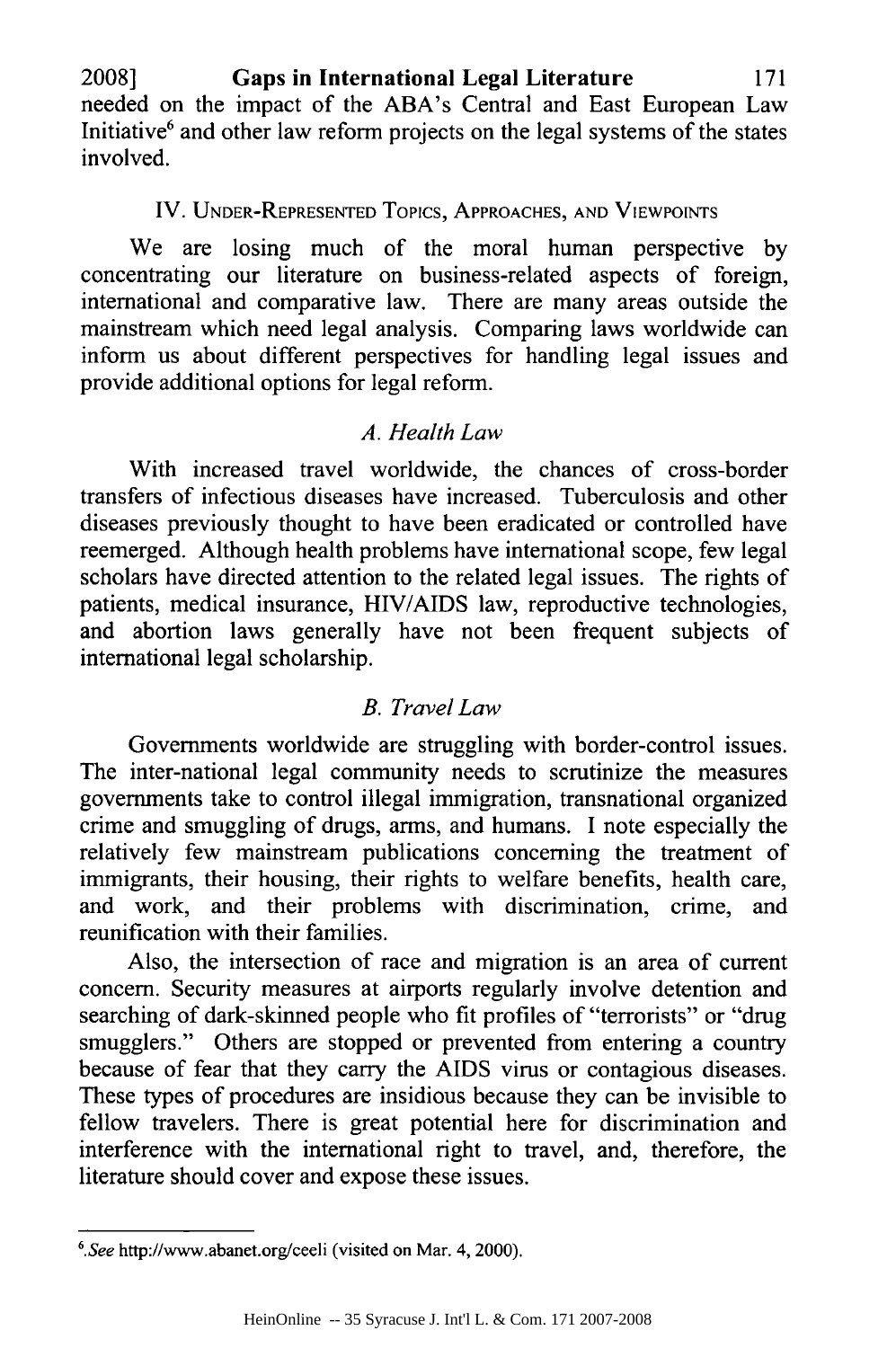#### 172 Syracuse **J.** Int'l L. **&** Com. [Vol. 35:165 *C. Human Rights*

Most countries afford fewer rights to the mentally disabled and to prisoners. The literature lacks comparisons of how they are handled in various legal systems. Even where constitutional and statutory law formally protects the rights of prisoners and the mentally disabled, enforcement of those rights is inconsistent. Yet scholars have done precious little work on the practical realities of these human rights.

The human rights of some ethnic and religious minorities are rarely explored on a global level. The Roma (or "Gypsies") and other nomadic people are in serious danger of being planned out of existence. Palestinians in Jerusalem are constantly dealing with the destruction of their homes and property. Jehovah's Witnesses face religious discrimination regularly. There are also legal problems faced by Christian Scientists, Jews, the Church of Scientology, and other religious minorities. Anti-semitism has not disappeared.

Cults or other non-traditional or unrecognized religious groups create special problems. Some religious groups advocate overthrow of secular government in favor of a theocracy. How do various countries deal with ethnic groups which do not share the dominant culture's views on property? What have authorities done about neo-Nazis and various other antihuman/antisocial peoples? What effect has hate crime legislation had? How do countries around the world treat growing xenophobia, especially in areas with illegal immigration and massive population migrations? The literature of international law provides few discussions, let alone answers.

#### *D. Different Perspectives*

Critiques of international human rights law and its bases are rare. Since the fall of the Berlin Wall, most writers seem to assume that capitalism and democracy are the only possible social systems, or that other systems have no advantages worthy of mention. Few legal scholars study existing socialist and communist systems and aspects of them that work, such as society-wide public health, welfare, and employment. While much is written on international criminal law, the literature largely lacks representation of the viewpoints of the countries accused of violating international law. The literature generally omits discussion of crimes committed by countries that are sufficiently powerful to assure silence on such issues.

Where are the critical legal studies of international law issues? Third World perspectives? Who cites the Indian international law scholars? Eastern European? Asian? African? Latin American? What about conservative or feminist viewpoints on international law? If all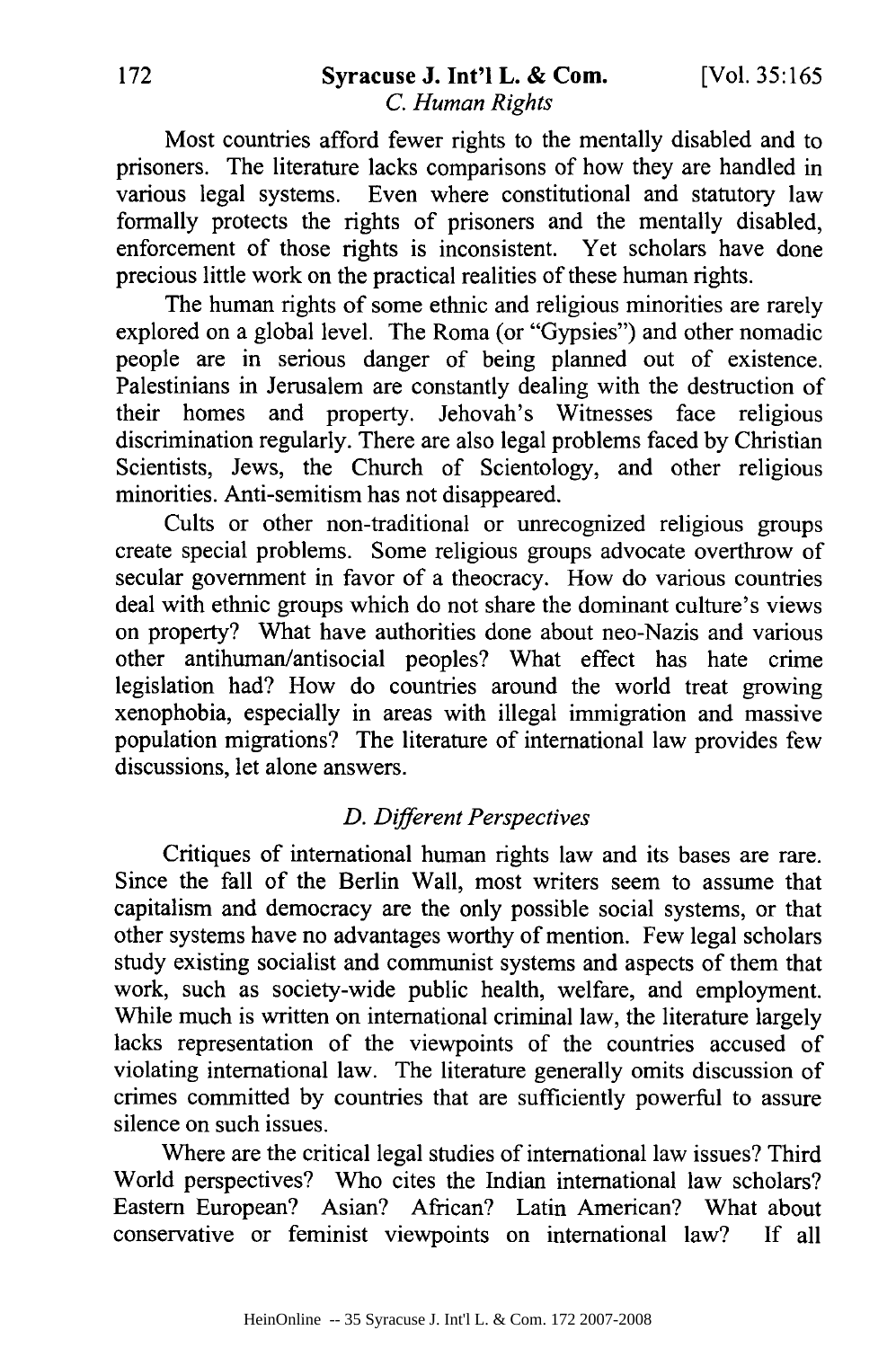**2008] Gaps in International Legal Literature 173** scholarship is from a Western, capitalist, democratic, liberal viewpoint, how are we challenged? Does it not both exclude and preclude recruitment, collaboration, and involvement **by** "others"? **I** challenge international law scholars to write about the unpopular, the weird, the old, the outside, the unexpected, the obscurities buried in ancient tomes, and the unsafe topics that do not make headline news.

**U.S.** writers tend to the provincial, living in a monolingual world, seeing that world through a narrow tunnel. They should expand their minds and look abroad at the work of other international law scholars worldwide. **I** would like to see references to more foreign scholars and non-English resources in the international legal literature. **I** would like to read more scholarly writings on international legal issues from diverse perspectives.

#### V. CONCLUSION

Global networks have improved access to international legal information. Projects are underway to translate and digitize core materials necessary for foreign, comparative, and international legal research. And some academic institutions have actively encouraged scholarship in underrepresented areas of international legal literature.

But much work remains to be done to plug the gaps. For international law scholarship in the United States to break from its provincial perspective, researchers need better access to translations of significant legal materials, better electronic access to basic research tools, and exposure to a wide array of works on diverse topics written from widely varying perspectives. "Denn nur durch Vergleichung unterscheidet man sich und erfahrt, was man ist, um ganz zu werden, was man sein soll."<sup>7</sup>

**<sup>7</sup> .THOMAS M.iANN,** 3 **JOSEPH** IN AGYPTEN 589 (Berman-Fischer Verlag CIS 1936). (For only by making comparisons can we distinguish ourselves from others and discover who we are, in order to become all that we are meant to be.)